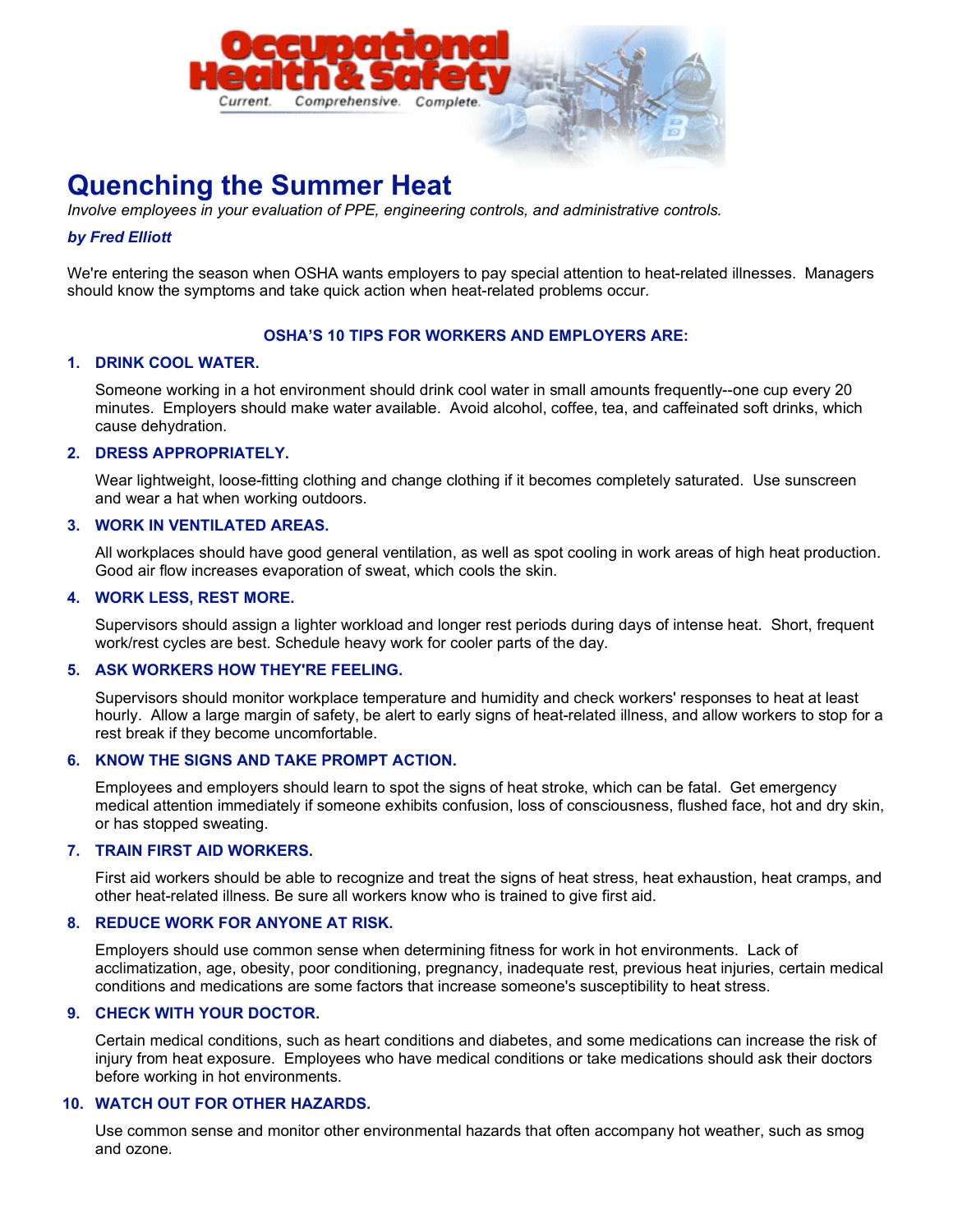#### **CATEGORIES OF HEAT ILLNESS**

**HEAT CRAMPS** are muscle spasms caused by heavy sweating. They normally affect the arms, legs, or stomach and frequently they don't occur until after work, at night, or when relaxing. To prevent them, the Oklahoma State University Environmental Health & Safety Department advises drinking electrolyte solutions during the day and eating fruit such as bananas.

**HEAT EXHAUSTION** occurs when surface blood vessels and capillaries that originally enlarged to cool the blood collapse from loss of body fluids and necessary minerals. Symptoms include headache, heavy sweating, dizziness, fatigue, nausea, cool moist skin, weak and rapid pulse, and low to normal blood pressure.

**HEAT STROKE** is a **life-threatening illness** that occurs when the body has exhausted its supply of water and salt, and the victim's body temperature rises dangerously. It can be mistaken for heart attack, so co-workers must be able to recognize its symptoms: elevated body temperature, no sweating, dry skin that is red or flushed, rapid pulse, breathing difficulty, high blood pressure, and possibly the dizziness, headache, nausea, and confusion associated with heat exhaustion.

**Certain medical conditions, such as heart conditions and diabetes, and some medications can increase the risk of injury from heat exposure.**

# **HEAT STRESS ASSESSMENT CHECKLIST**

**Assessing a site for heat stress risks involves answering these questions:**

Is the environment hot or uncomfortable?

Are the work demands high?

Would cooling apparel decrease the risks of heat stress among the workforce?

How is the workers' morale? Are they behaving safely and rationally?

 Do workers have a history of fatigue, weakness, rashes, headaches, or high body temperature in or around the site?

Is the average worker suffering from high body temperature, high heart rate, or abnormal sweat loss?

 Are adequate supplies of water and/or electrolyte-replacing drinks made available throughout the work day?

Are these supplies personalized rather than communal?

Are rest breaks called frequently - - and more often as the ambient heat rises?